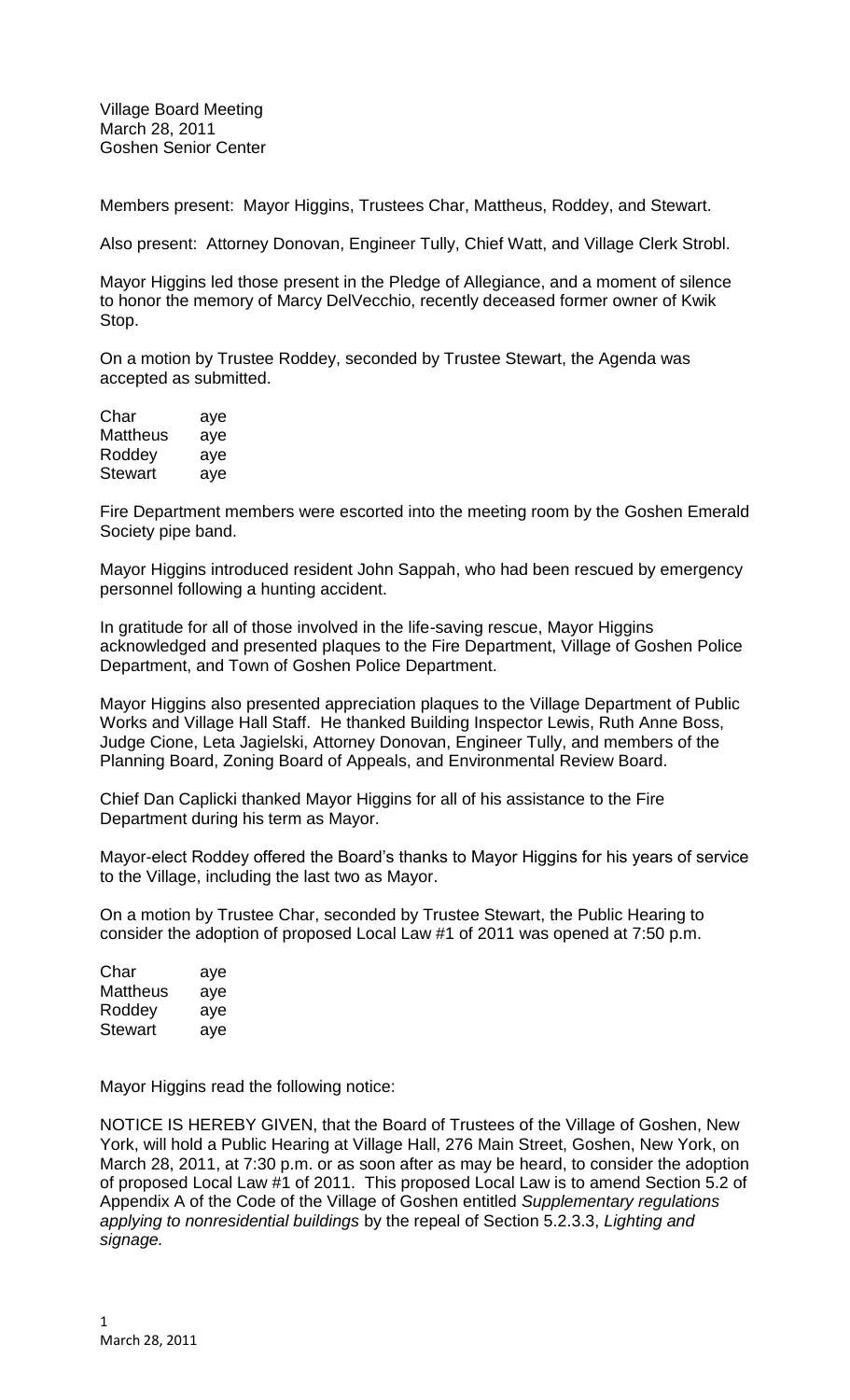It was announced that the Public Hearing would remain open in order to gather further information.

Maureen Quattrini questioned whether the law referred to residential only, or also to commercial properties.

Mayor Higgins said that it would cover both.

Trustee Mattheus explained that she was waiting to hear back from the New York State Planning Federation for information about street lighting.

It was decided that the Public Hearing would be held open and would be continued on July 11, 2011.

On a motion by Trustee Roddey, seconded by Trustee Mattheus, the Board ended the Public Hearing at 7:58 p.m.

| Char           | aye |
|----------------|-----|
| Mattheus       | aye |
| Roddey         | aye |
| <b>Stewart</b> | aye |

On a motion by Trustee Stewart, seconded by Trustee Char, the regular meeting was reopened at 7:59 p.m.

| Char     | aye |
|----------|-----|
| Mattheus | aye |
| Roddey   | aye |
| Stewart  | aye |

On a motion by Trustee Mattheus, seconded by Trustee Stewart, the Minutes of the March 14, 2011 Village Board Meeting were accepted as submitted.

| Char     | aye |
|----------|-----|
| Mattheus | aye |
| Roddey   | aye |
| Stewart  | aye |

On a motion by Trustee Stewart, seconded by Trustee Roddey, the Minutes of the March 21, 2011 Village Board Work Session were accepted as submitted.

| Char           | aye |
|----------------|-----|
| Mattheus       | aye |
| Roddey         | aye |
| <b>Stewart</b> | aye |

**Communications** 

Mayor Higgins read a note from Liz LaMontanaro thanked the Board for the recent proclamation acknowledging her 25 years in business in the Village.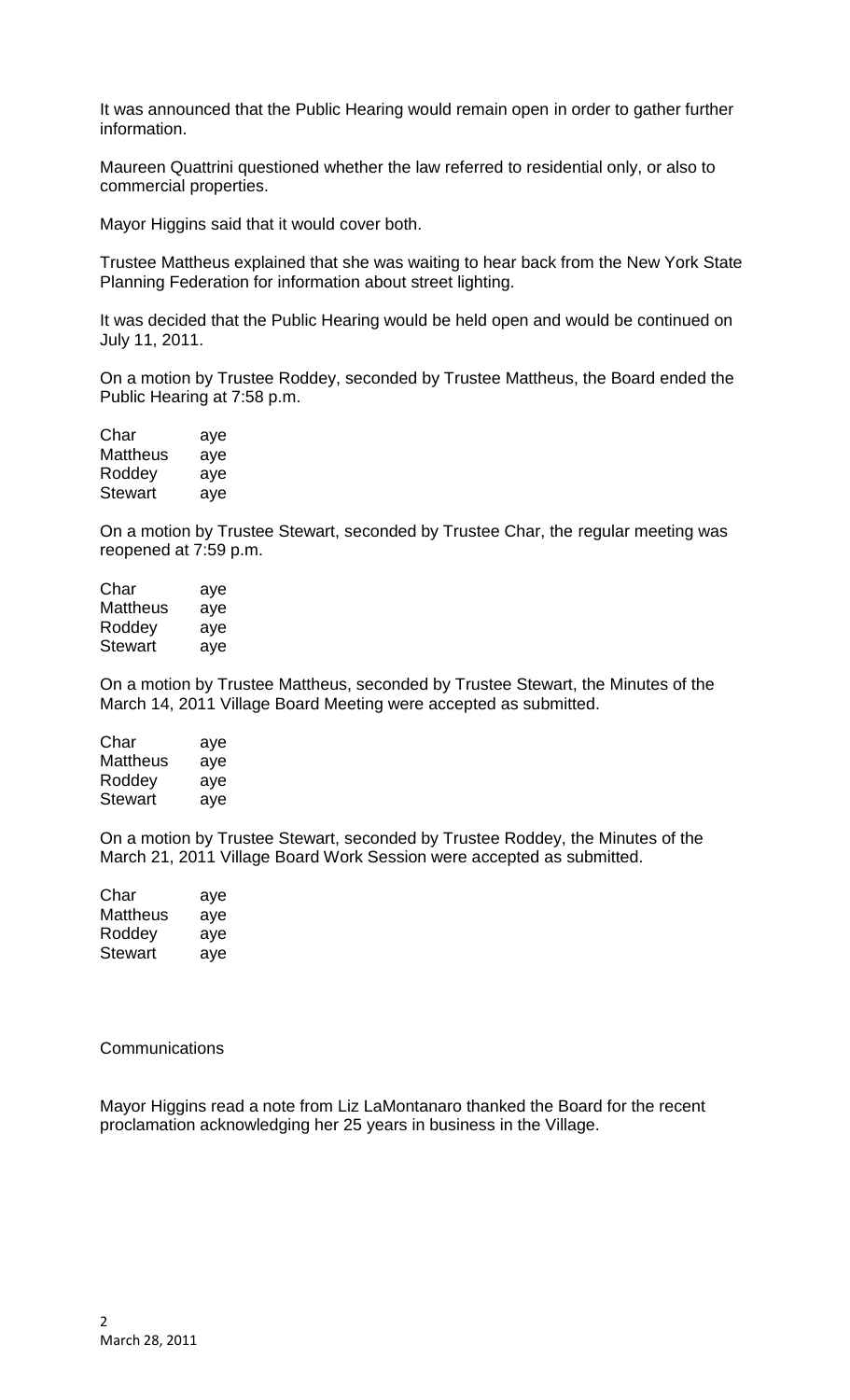Mayor Higgins reviewed a request from members of the Environmental Review Board requesting that the Village pay for their attendance at Orange County Municipal Planning Federation courses.

On a motion by Trustee Roddey, seconded by Trustee Char, the request was granted for Jason Wilson, at a cost not to exceed \$30.00, and Debra Marone and Mike Escobar at a cost not the exceed \$70.00

| Char     | aye |
|----------|-----|
| Mattheus | aye |
| Roddey   | aye |
| Stewart  | aye |

On a motion by Trustee Roddey, seconded by Trustee Mattheus, bills as examined by members of the Board were approved in accordance with Abstract 2010/2011 number 25, check numbers 1449 through 1490 in the amount of \$550,433.93.

| Char            | aye |
|-----------------|-----|
| <b>Mattheus</b> | aye |
| Roddey          | aye |
| <b>Stewart</b>  | ave |

Items of Business

Mayor Higgins read the following results of the March 15, 2011 Village Election:

| Mayor          | <b>Kyle Roddey</b>  | 488 |
|----------------|---------------------|-----|
| <b>Trustee</b> | <b>Edward Char</b>  | 428 |
|                | <b>Peter Smith</b>  | 427 |
| Justice        | Richard E. Mendres  | 175 |
|                | <b>Rick Freshko</b> | 83  |
|                | Thomas J. Cione     | 331 |

Trustee Roddey moved the following, which was seconded by Trustee Stewart:

The Village Board of the Village of Goshen hereby schedules the Public Hearing on the proposed 2011/2012 budget for April 11, 2011, at 7:30 p.m. or as soon thereafter as may be heard.

| Char     | aye |
|----------|-----|
| Mattheus | aye |
| Roddey   | aye |
| Stewart  | aye |